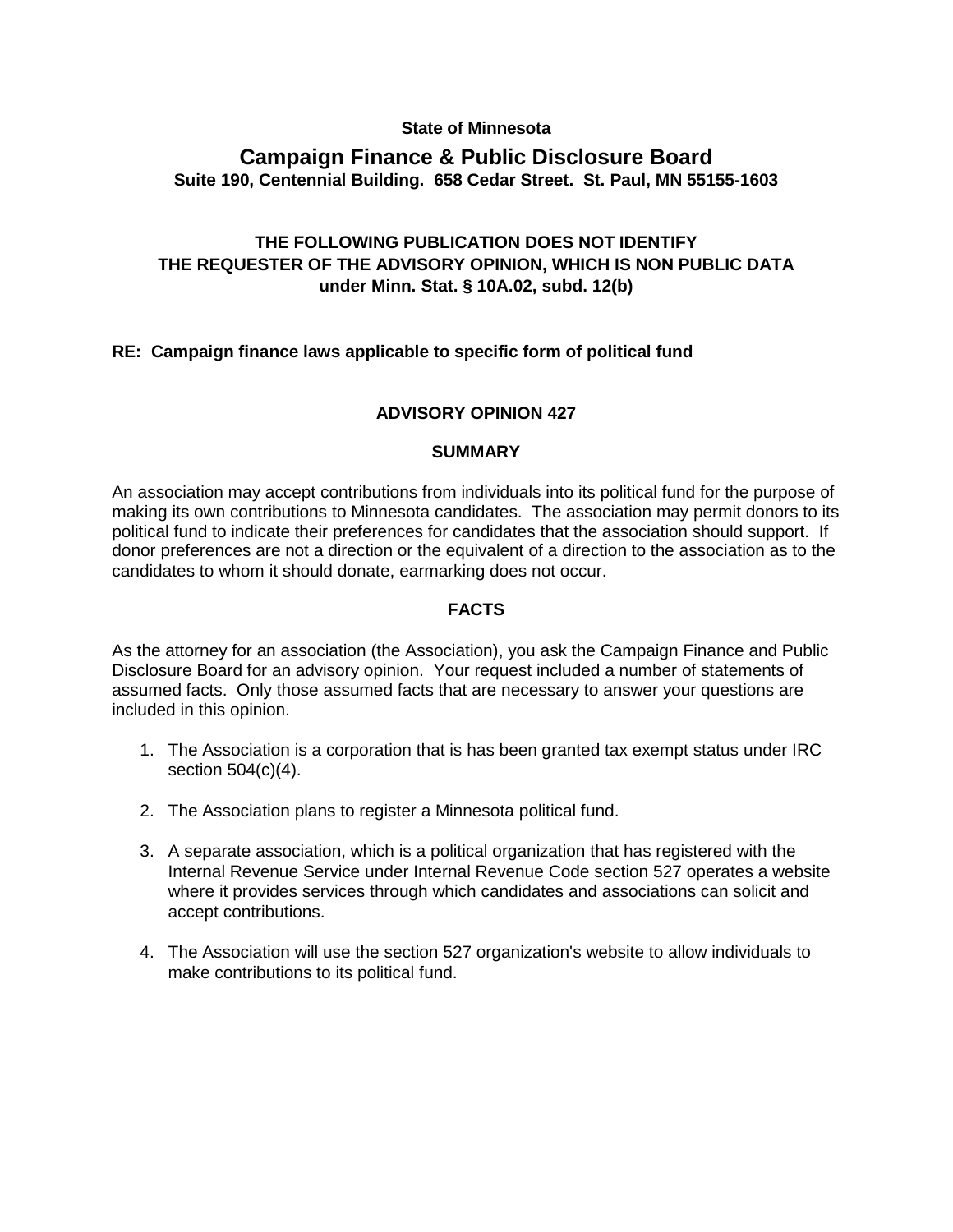### **Question One**

Does Minnesota law permit the Association to establish and register a political fund to accept contributions from individuals for Minnesota state candidates, but not earmarked for any particular Minnesota candidate?

### **Opinion**

According to the assumed facts, the Association is a  $501(c)(4)$  nonprofit corporation. By definition, the major purpose of a 501(c)(4) association cannot be to influence the nomination or election of candidates.

In Minnesota a political committee is an association whose major purpose is to influence the nomination or election of candidates or to promote or defeat a ballot question. Thus, under the assumed facts, the Association is not a political committee.

An association that is not a political committee, a party unit, or a candidate's principal campaign committee, may accept contributions and make donations to influence the nomination or election of candidates in Minnesota. If it does so, the accumulation of money raised or spent for that purpose is referred to as the association's political fund.

You should note that the Association does not "establish" a political fund. The Association's political fund is simply the pool of money raised or spent to influence the nomination or election of candidates. The political fund exists without the Association doing anything other than raising or spending money to influence the nomination or election of candidates. Registering the political fund means notifying the Board that the Association is raising or spending money to influence the nomination or election of candidates or to promote or defeat a ballot question and will be disclosing the receipt and use of that money.

Your request states that contributions to the Association's political fund will not be earmarked for any particular candidate. Minnesota Statutes section 10A.16, reproduced at the end of this opinion, prohibits the solicitation or acceptance of earmarked contributions.

### **Question Two**

Does Minnesota law permit the Association's political fund to solicit undesignated contributions from contributors, while permitting contributors to indicate the candidates they would prefer the Association's political fund to support by selecting one or more Minnesota state candidates from a list of candidates? These choices would be considered mere preferences for support, but would not be binding on the Association's political fund.

## **Opinion**

The question is posed in a way that suggests that the Association's political fund is an entity separate from the Association itself. An association's political fund is an accumulation of money that the association tracks through an accounting mechanism. It is not an entity separate from the association itself.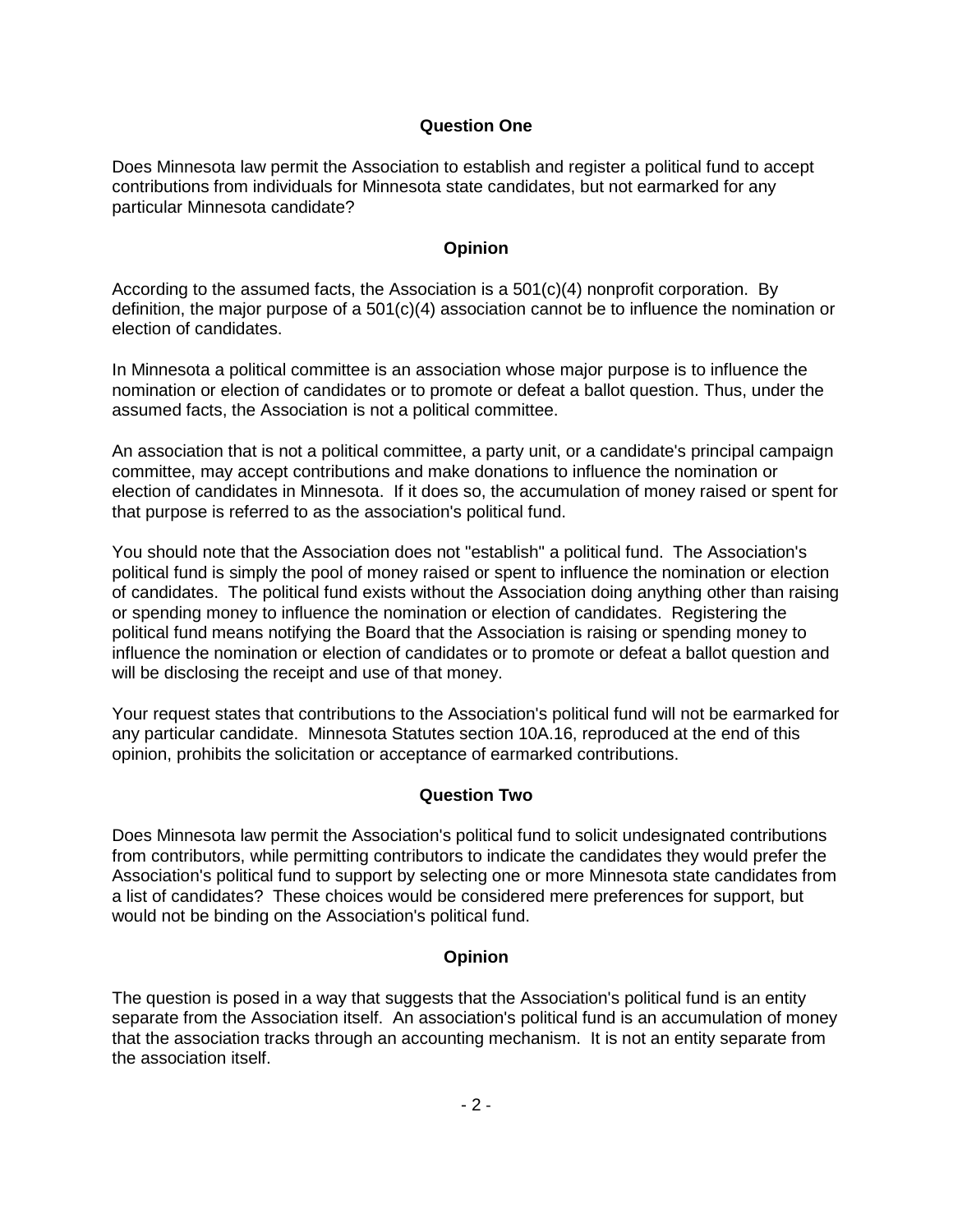The Board recognizes that disclosure by an association with a political fund is typically done in the name given by the association to its political fund and, further, that associations often refer to themselves by their political fund name when communicating about contributions or expenditures that will be part of their political fund. This shorthand form of reference is a common and accepted practice. However, it is important for associations themselves to understand that referring to the political fund as if it were a separate entity is simply an alternative form of reference to the association itself and to the accounting mechanism that the association uses to keep track of the money that constitutes its political fund account.

Thus, the question in this section actually asks if the Association, disclosing its activities through its political fund, may engage in the specified actions.

If the Association solicits contributions to support Minnesota candidates, those contributions become a part of its political fund and must be reported on its political fund report. Contributions to candidates made by the Association and reported through its political fund account are contributions from the Association, not from the underlying donors to the political fund account.

The Association may solicit donor preference information from its Minnesota donors without a resulting earmarking violation if donor preference indications do not result in donors directing their contributions to specific candidates.

If examination of the facts in the real world results in a conclusion that donor preference indications are the equivalent of directives to make contributions, an earmarking violation would result.

#### **Question Three**

May the Association's political fund make contributions to Minnesota state candidates guided by the preferences indicated by individual contributors?

#### **Opinion**

The Association may make contributions to Minnesota state candidates without violating Minnesota's prohibition on earmarking if the expression of preferences by contributors to the Association's political fund is merely a guide and does not constitute a direction by donors as to where their money should be used. Whether the donors' preferences are merely a guide or are a direction of spending will depend on the facts in the real world and cannot be determined conclusively in the context of a hypothetical question.

#### **Question Four**

In addition to the questions reproduced above, your request includes a section titled "What does Minnesota law require?" This section purports to describe Minnesota campaign finance law and includes a summary that you have complied of registration and reporting requirements for political funds in Minnesota. Your fourth question asks if the summary contains any errors.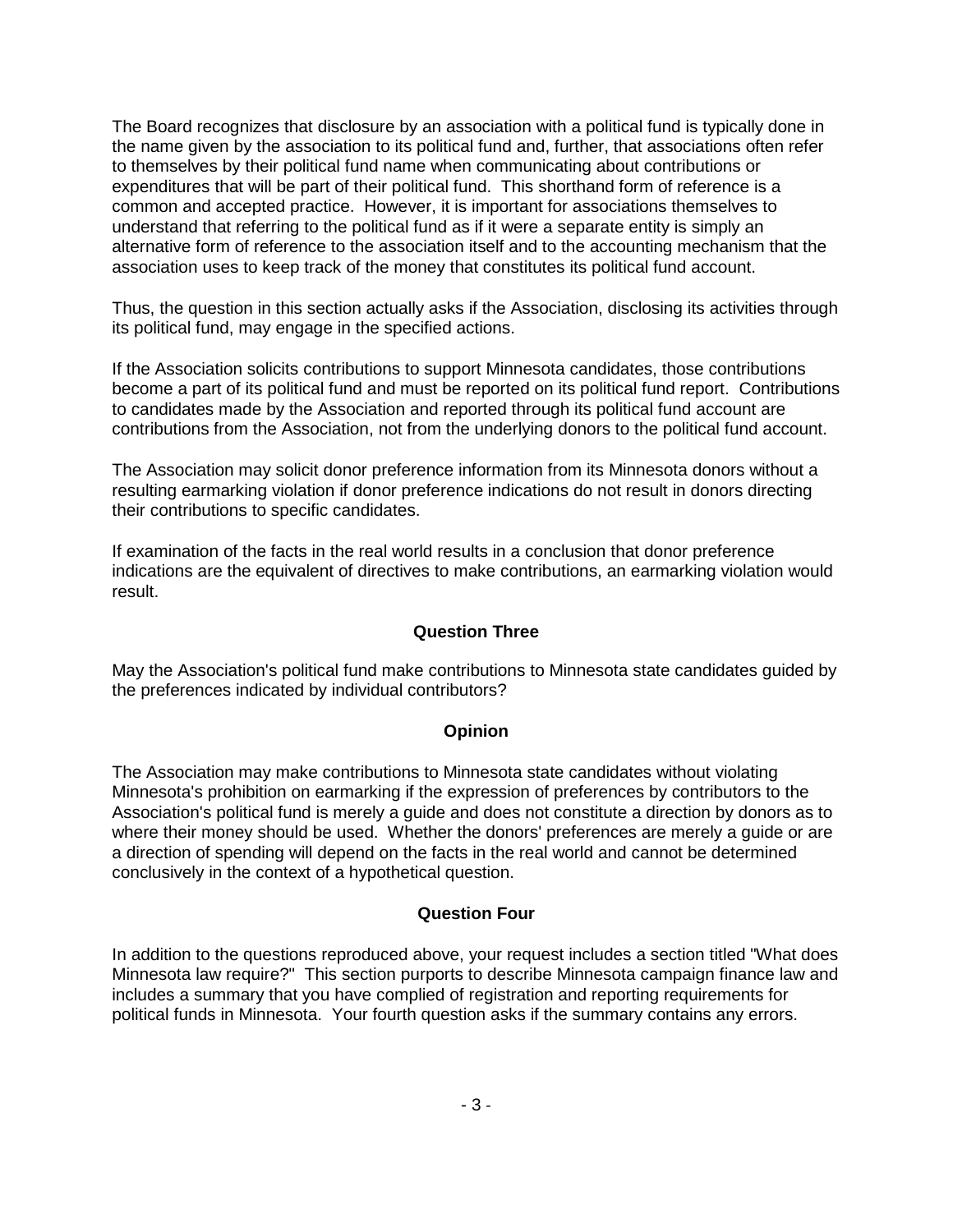### **Opinion**

Minnesota Statutes section 10A.02, provides that the Board may issue advisory opinions based on real or hypothetical fact situations that provide information to guide an individual or association's conduct. The advisory opinion process is not used by the Board to edit and correct legal summaries that others have produced.

The Board has developed a handbook of campaign finance law applicable to political committees and funds and has published that handbook on its website. The handbook will answer most of your questions. Additionally, Chapter 10A speaks for itself. To the extent that you ask whether the statute says what it says, you should rely on the statute. With respect to contribution limits and disclosure dates, the Board publishes annual limits documents and calendars which you may consult.

From time to time, the Board also provides additional guidance with respect to the application of Chapter 10A. For example, the Board has provided guidance stating that the administrative rule requiring associations that have political funds to maintain a separate bank account for those funds will not be enforced.

To the extent that your summary includes references to Minnesota Statutes Chapter 211A or to Minnesota Statutes Chapter 211B, the Board advises that those chapters are not under the Board's jurisdiction and its published materials do not relate to those chapters.

Issued August 7, 2012 */s/ Greg McCullough* 

Greg McCullough, Chair Campaign Finance and Public Disclosure Board